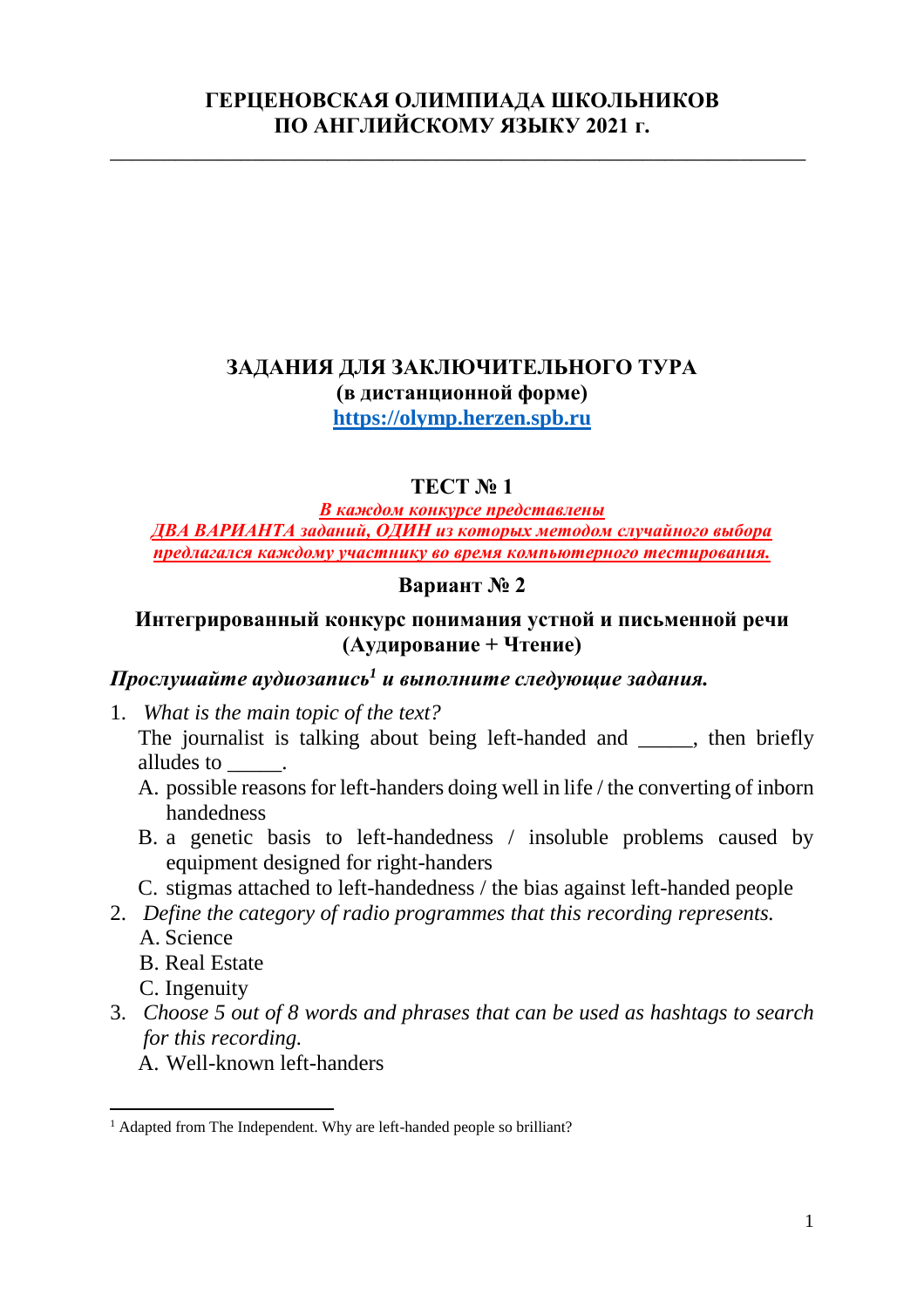- B. Punishment of lefties
- C. Right-left discrimination
- D. Lefty athletes
- E. Handedness and genetics
- F. Changing left to right
- G. Tools for left-handers
- H. Hemispheric dominance
- 4.*True or false? Choose the best answer.* Although left-handers make up around ten percent of the population, two out of the last six American presidents were left-handed. A. True B. False

5.*True or false? Choose the best answer.* Dominance of the left hemisphere enables left-handers to be better at 3D perception.

A. True B. False

### *Прослушайте аудиозапись еще раз, прочитайте текст, определите, имеет ли данное утверждение отношение к их содержанию.*

6.*Choose the best answer (A, B, C or D).*

Conventional wisdom is that handedness is controlled by a combination of genes and that in an average group of ten people, one will be left-handed, but left-handed people are routinely trained into right-handedness by well-meaning teachers, so the population of left-handers is underrepresented.

- A. means that the idea is expressed both in the listening and the reading passage.
- B. means that the idea is expressed in the reading passage only.
- C. means that the idea is expressed in the listening passage only.
- D. means that the idea is expressed neither in the listening nor in the reading passage.

For the ten percent of people of the world, left-handers, life isn't easy. Throughout much of history, writing with your left-hand was a surefire way to be accused of being possessed by the devil. The world has gotten progressively more accepting of left-handed folk, but there are still attempts to convert left-handers and force them to switch handedness. What makes humanity's bias against lefties all the more unfair is that left-handed people are born that way. In fact, a group of researchers have identified a network of genes that relate to handedness in humans. If handedness is genetic and if right-handedness is such a dominant trait, why hasn't left-handedness been forced out of the genetic pool? In reality, one of the recent researches suggests that handedness could be more subtle than simple "dominant" or "recessive" traits–a whole host of genes and even environmental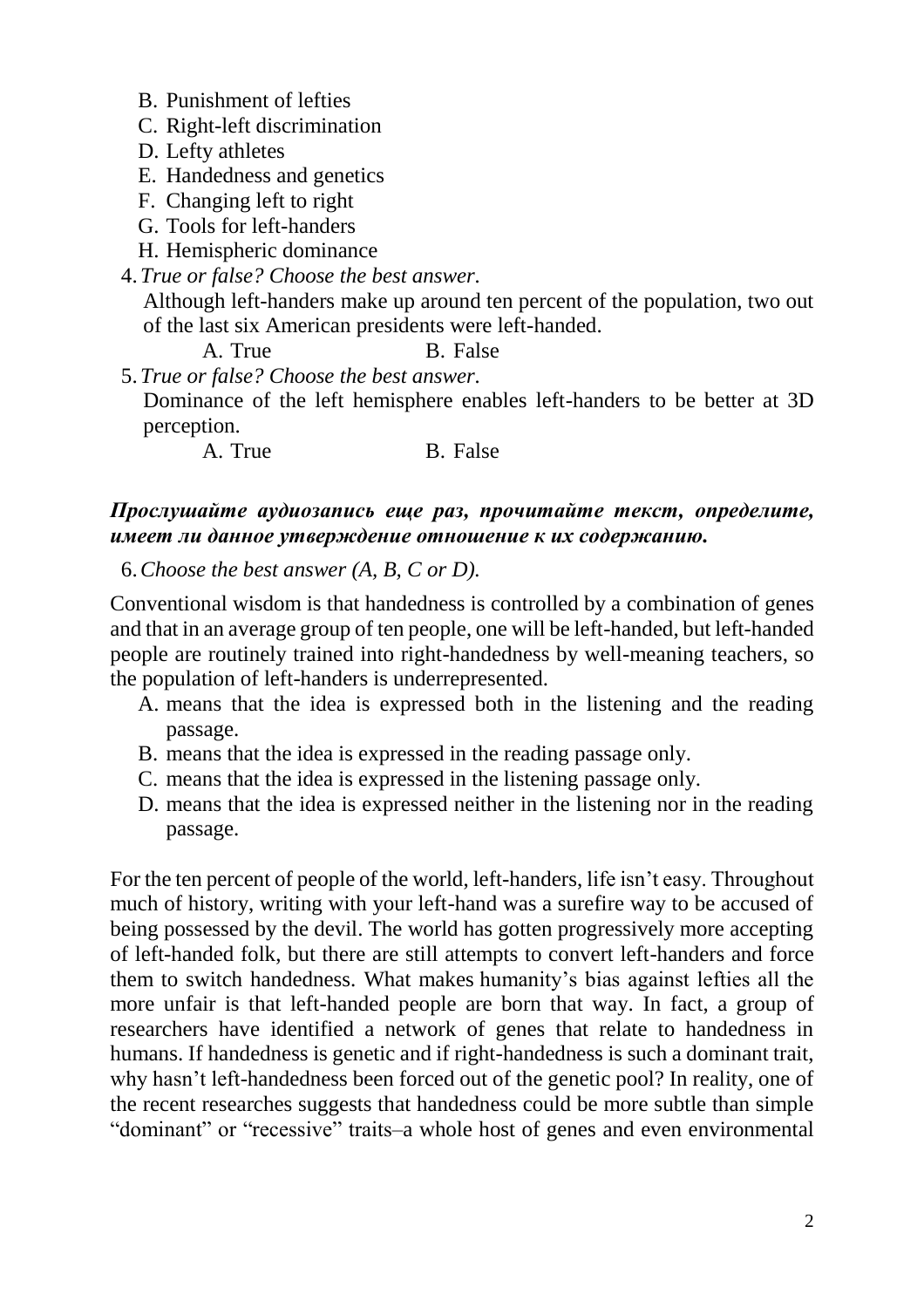factors (like the continued hatred of lefties by two-thirds of the world) might play significant roles. So why are there still non-right-handers? Left-handedness might still confer some benefits. In various studies, non-right-handers have been found to be more creative and flexible thinkers, more intelligent, and to have advantages on the playing field. $2^2$ 

### **Конкурс понимания письменного текста (Чтение)**

#### *Прочитайте текст и выполните задания к нему.*

The concept of 'power distance' is widely used by social psychologists to describe how power is distributed and how hierarchy is perceived in different cultures. Alexia worked for a multinational company as a successful project manager in Argentina and was transferred to manage a team in Norway. She was excited about her new role but soon realised that managing her new team would be a challenge.

What Alexia was experiencing was a cultural clash in expectations. She didn't feel respected as a leader as her new staff would question her proposals openly in meetings. When she gave them instructions on how to carry out a task, they would often go about it in their own way without checking with her. In her previous work environment, Alexia was used to a high power distance culture where power and authority are respected and everyone has their rightful place without stepping in. Her Norwegian team, however, were used to working in a low power distance culture where subordinates often collaborate with their bosses to find solutions and make decisions. Here, leaders act as coaches or mentors who encourage independent thought and expect to be challenged.

When Alexia became aware of the cultural differences between her and her team, she took the initiative to have an open conversation with them about their feelings about her leadership. With a better understanding of the underlying reasons behind each other's behaviour, Alexia and her team were able to adapt their way of working. Alexia was then able to make adjustments to her management style so as to better fit the expectations of her Norwegian team and more effectively motivate her team to achieve their goals. Adapted from the British Council

*Раздел «Понимание содержания текста»*

- 1. *Choose an appropriate headline for this article:*
	- A. Challenge Management
	- B. Cultural expectations and leadership

 $\overline{a}$ <sup>2</sup> Adapted from The Smithsonian Magazine. Why are some people left-handed?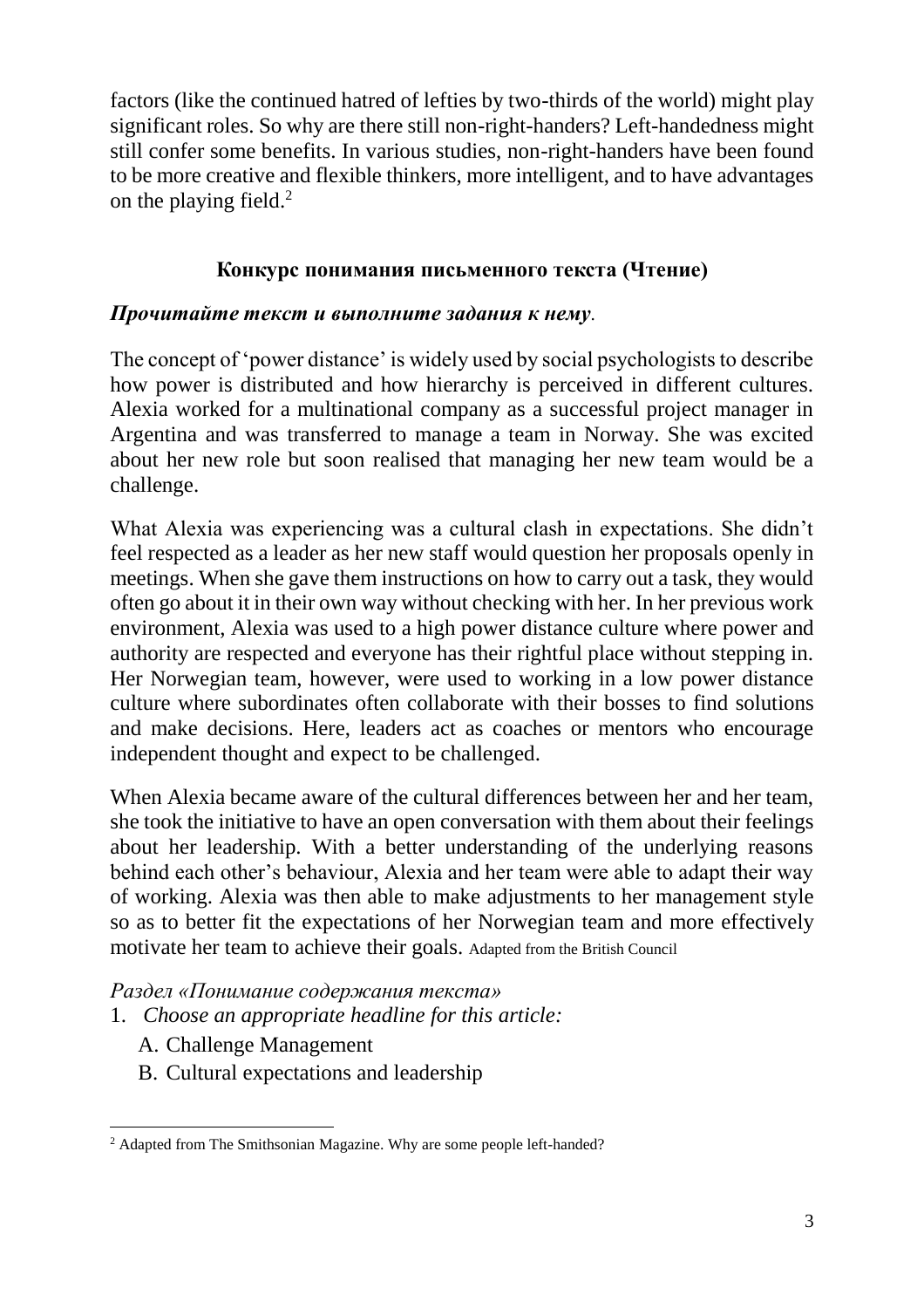- C. Personality Clash
- 2. *Choose the section of a newspaper/magazine where you could find this article.*
	- A. Lifestyle and Culture
	- B. Global Business
	- C. Editorial
- 3. *Choose FIVE key words or expressions, which could be used as hashtags while searching for the article online*. *Arrange your answers in alphabetical order.*
	- A. Power distance culture B. Way of working
	- C. Cultural Clash D. Subordinates
	- E. Management Style F. Collaborate with bosses
	- G. Leadership H. Multinational company
- 4. *True or false? Choose the correct variant.*

Alexia's team questioned her proposals and her decisions because they didn't trust or respect her.

- A. True B. False
- 5. *True or false? Choose the correct variant.*

Alexia faced a problem with her Norwegian team because her management style was old-fashioned and wrong for the modern world.

1. True B. False

- 6. *What does the author mean saying, "*Alexia was then able to make adjustments to her management style so as to better fit the expectations of her team and more effectively motivate her team to achieve their goals".
	- A. Alexia got used to working in a low power distance culture.
	- B. It took Alexia some time to be adjusted to a new management style.
	- C. Alexia succeeded in managing her new team.

### *Раздел «Грамматика и комментирование текста»*

*Find equivalents from the text you have read to the words below*

- 7. To keep talking about something, in a way that is boring and annoying  $= \dots$
- 8. To do something that needs to be organized and planned  $= \dots$
- 9. Someone who has a lower position and less authority than someone else in an organization  $= \dots$
- 10. To work together with a person or group in order to achieve something  $= \dots$
- 11. A situation in which representatives of two different societies do not meet expectations and requirements of each other because of their histories, beliefs and traditions = …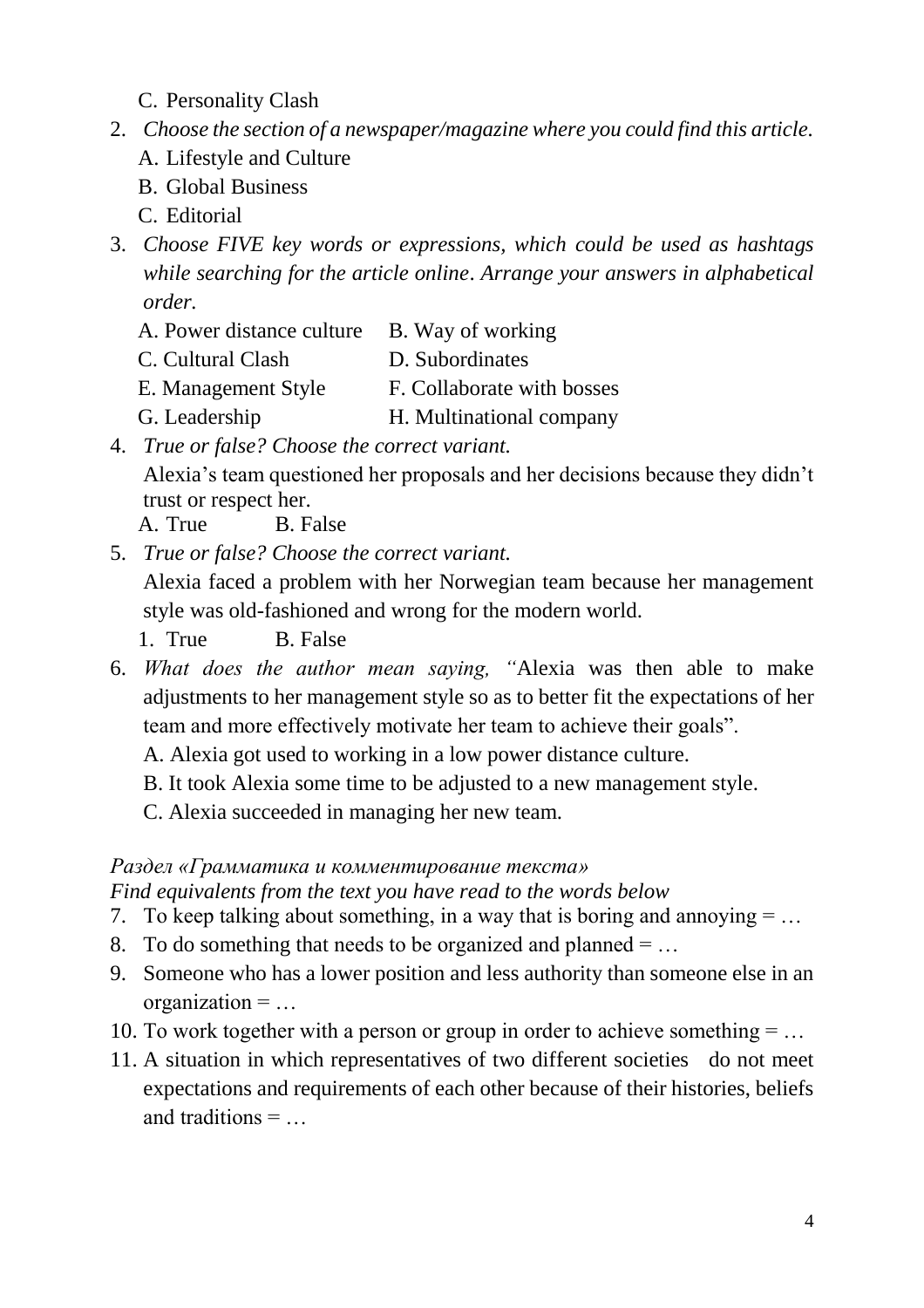- 12. *Find an example of* one pronoun in the possessive case with the following noun *from the text you have read*
- 13. *Find an example of* one objective-with-the-infinitive construction with the article(s) and a following noun *from the text you have read*
- 14. *Find an example of* one subordinating conjunction followed by an infinitive clause of purpose without the main clause *from the text you have read*
- 15. *Find an example of* one possessive pronoun without the following noun *from the text you have read*
- 16. *Find an example of* one verbal noun with the article and without prepositions *from the text you have read*

#### **Конкурс на знание лексики и страноведения**

*Прочитайте текст. Заполните пропуски словом (словами) из предложенного списка.*

| A. with     | B. public |
|-------------|-----------|
| C. accounts | D. view   |
| E. data     | F. affect |
| G. sign     | H. from   |
| I. link     | J. host   |

A month after federal regulators ordered it to disclose how its practices (1) \_\_\_\_\_ children and teenagers, TikTok is tightening its privacy practices for the under-18 crowd.

Starting on Wednesday, default privacy setting for (2) \_\_\_\_\_ with users aged 13 to 15 will be private. That means only someone the user approves as a follower can (3) \_\_\_\_\_ their videos, which was not the case previously. But teens can still change this setting to (4) \_\_\_\_\_ if they want.

Older teenagers won't see this default setting change. For users aged 16 or 17, the default setting to let people download the videos they created will now be "off," rather than "on."

TikTok is also blocking users' ability to download videos created by those 15 or younger. This age group will also see direct messaging restricted and won't be able to (5) live streams.

TikTok is wildly popular (6) teenagers and younger kids. A feature called TikTok for Younger Users offers pre-selected, "age appropriate" videos. The feature was added after TikTok's predecessor, Musica.ly, settled FTC allegations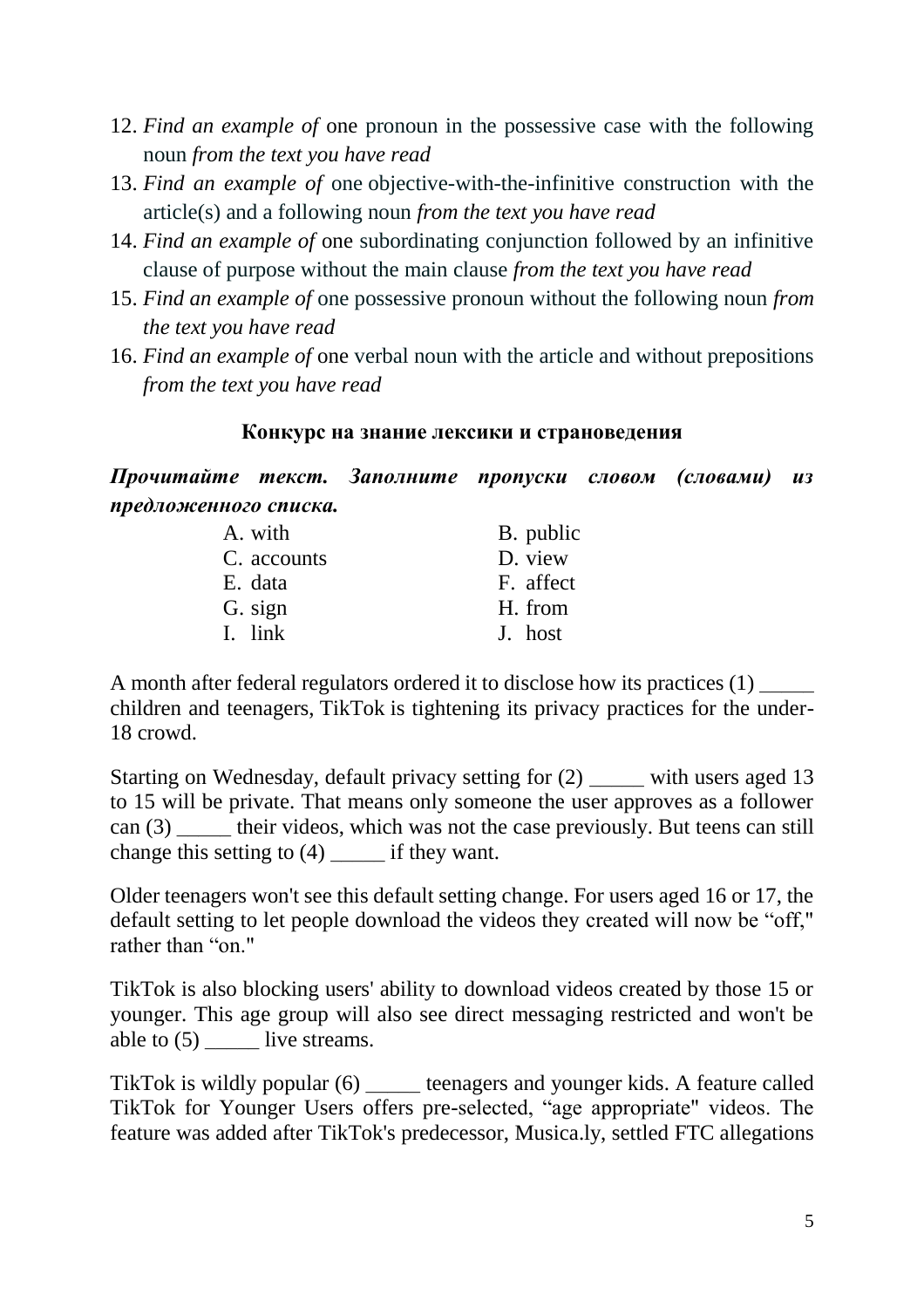that it illegally collected personal information (7) \_\_\_\_\_ children. It also agreed to pay \$5.7 million.

A tool called "family pairing," meanwhile, lets parents (8) \_\_\_\_\_ their TikTok account to their teen's to enable content and privacy settings.

Last month, the Federal Trade Commission asked TikTok's parent company, along with Facebook, Twitter, Amazon and five other social media companies to provide detailed information on how they collect and use consumers' personal (9) \_\_\_\_\_. and how their practices influence children and teens.

TikTok users are asked to put in their birthday when they (10) \_\_\_\_\_ up for the service, but, as with other social media platforms, there is no real verification to ensure it is accurate. Adapted from Euronews

## **ТЕСТ № 2**

*В каждом конкурсе представлены ДВА ВАРИАНТА заданий, ОДИН из которых методом случайного выбора предлагался каждому участнику во время компьютерного тестирования.*

### **Вариант № 2**

#### **Конкурс на знание грамматики**

## *Преобразуйте выделенную часть предложения в соответствии с указанием, содержащимся в скобках, и с учетом контекста.*

- Впечатайте в поле для ответа полный текст ситуации, включающий неизменную и преобразованную части.
- Используйте глаголы только В ПОЛНОЙ ФОРМЕ.
- 1. "If you are still filming, I *would like you to turn off / (subjunctive mood after the verb "to wish" expressing annoyance)* …………………………………… the camera right now, or I'm calling the police!" the woman hissed.
- 2. Dave Carter was sitting in front of Eileen. She asked him*, "Where did you hear about us?" / (reported speech)* ………………………………………. She asked that question for what seemed like the millionth time that day.
- 3. The rules stated clearly that no answer was marked as correct *unless written / (conditional clause with the conjunction "unless")* ………………………… in a complete sentence.
- 4. An advisor is required to meet each semester with all the students admitted into the program *so that they might be allowed / (for-to infinitive construction)*